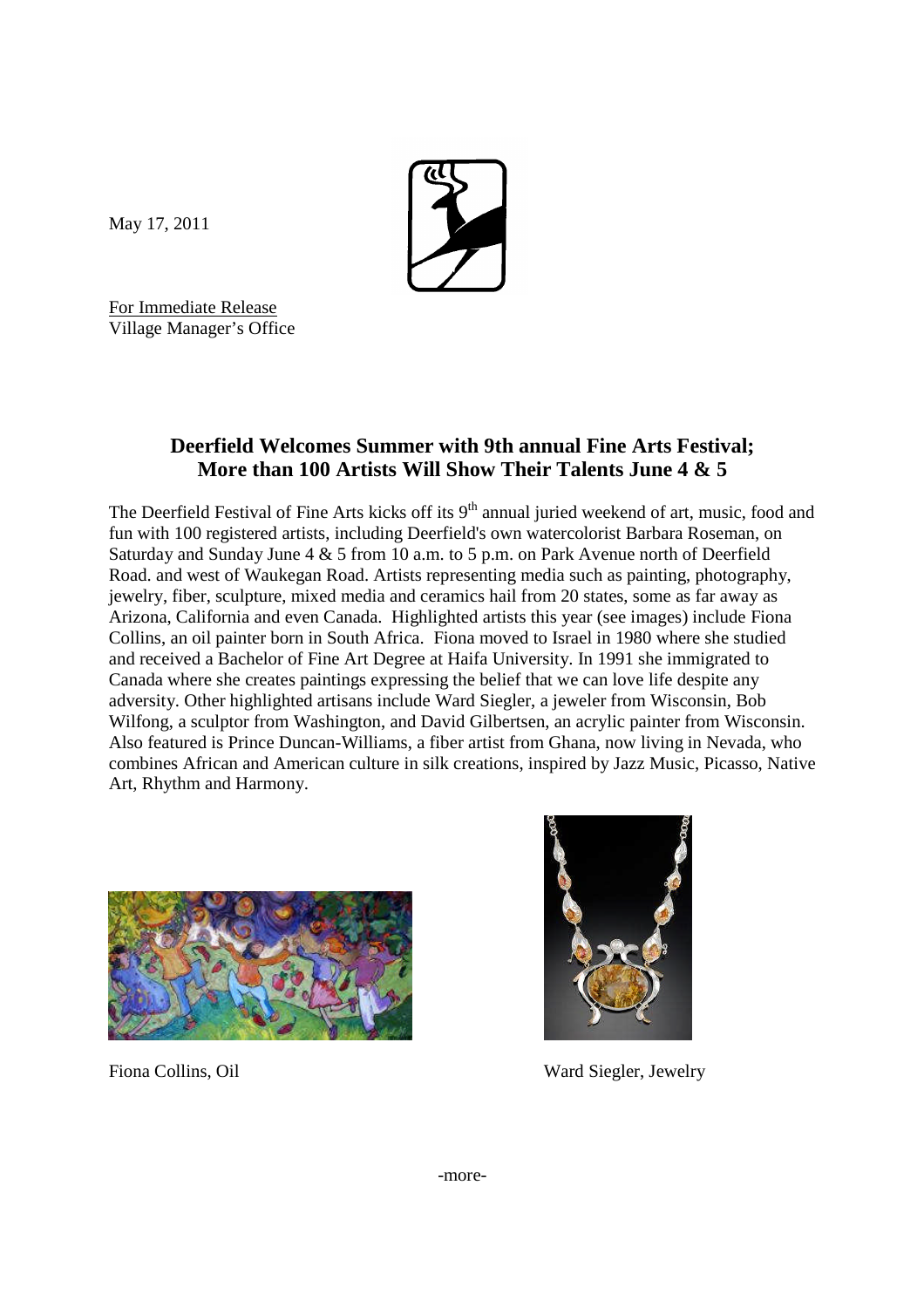



Bob Wilfong, Sculpture Prince Duncan-Williams, Fiber

Music lovers will find something for everyone. Appearing at the fest is Kraig Kenning, winner of First Place Honors at the National Slide Guitar Convention, Violinist Edgar Gabriel was an electric violinist with Cirque du Soleil and Max Zt plays the hammered dulcimer and has appeared with Ravi Shankar, Bon Jovi and Jimmy Cliff. Nicole Garza has recorded with Wyclef Jean and Fergie and kicked off the after party for the Janet Jackson's concert in Chicago.

The music schedule is as follows:

| <b>SATURDAY</b>           |                                               |
|---------------------------|-----------------------------------------------|
| $10$ a.m. $-12$ p.m.      | Kraig Kenning                                 |
| $12:30$ p.m. $-2:30$ p.m. | <b>Edgar Gabriel's StringFusion</b><br>Max Zt |
| $3 p.m. - 5 p.m.$         |                                               |
| <b>SUNDAY</b>             |                                               |
| $10$ a.m. $-12$ p.m.      | Patchouli                                     |
| 12:30 p.m. - 2:30 p.m.    | Nicole Garza                                  |

3 p.m. – 5 p.m. Out of Control Band

Food for Art will provide salads, grilled brats, burgers, hot dogs and chicken. There will also be ice cream, fruit smoothies and nuts.

According to Mayor Rosenthal: "This may well be one of the best fine arts festivals we have ever held. Quality and variety will be found in every vendor and booth. We are indebted to the work of the Fine Arts Commission and D &W Events for undertaking this weekend of arts in Deerfield."